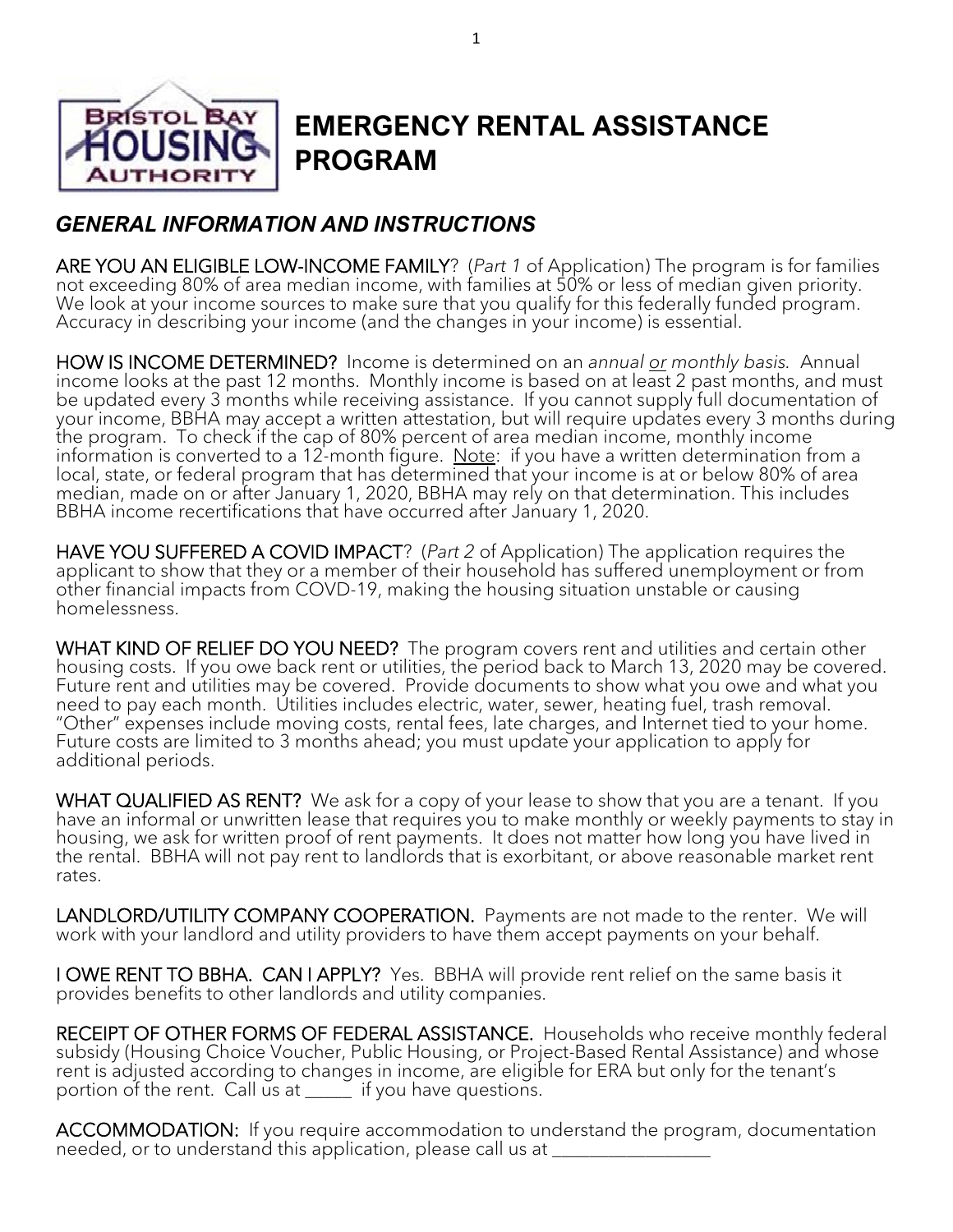## WHAT YOU MUST PROVIDE:

- ➢ The completed ERA Application Make sure all adults in the household have signed. Give us your best contact information so we can call you if needed.
- ➢ Attach your lease. If you do not have a written lease, write down what your informal lease requires. If you are living in BBHA properties, we already have your lease and you do not need to attach a copy.
- ➢ Income Tax Returns (IRS 1040) Please provide tax returns for 2020 if filed, if not yet filed, provide W-2 and income statements for 2020. Tax returns for 2019 may be provided if returns for 2020 haven't been filed. Send returns for all adult household members. If no taxes were filed, provide a notarized explanation. That form is at the bottom of this page as an optional document for those who may need it.
- ➢ Authorization for the Release of Information execute a release for each adult living in the home.
- ➢ Photo ID (copy)
- ➢ Copy of Tribal Enrollment Card or proof you are an Alaska Native Claims Act voting shareholder or descendant of original ANCSA shareholder
- ➢ If no Tribal Enrollment Provide a written statement from your tribe showing that your presence is essential to the Alaska Native community
- ➢ Award Letters for Social Security, Disability, retirement, Public Assistance or Pension income, unemployment benefits. Award letters should reflect the amount you are currently receiving either by check or direct deposit in addition to any deductions. (Only if no tax copies are available)
- ➢ Latest pay stubs from income sources.
- ➢ W9 from rental agency, if applying for rental assistance.
- ➢ W9 from utility company, if applying for utility assistance.

| ***SAMPLE form of Notarized Statement**** Local postmaster can notarize if no notary is available |  |  |
|---------------------------------------------------------------------------------------------------|--|--|
| I, (insert full name), swear and affirm that:                                                     |  |  |

I have not filed a 2020 tax return because: \_(applicant fills in reason)\_ I have not filed a 2019 tax return because: (*applicant fills in reason*)

These statements are true and correct to the best of my knowledge.

| Date:                                           |     | <b>SAMPLE</b>                                       |        |                    |  |
|-------------------------------------------------|-----|-----------------------------------------------------|--------|--------------------|--|
|                                                 |     | Signature                                           |        | (print name above) |  |
| State of Alaska                                 |     |                                                     |        |                    |  |
| Third Judicial District                         | SS. |                                                     |        |                    |  |
| SUBSCRIBED and sworn to me this ____ day of ___ |     |                                                     | . 2021 |                    |  |
|                                                 |     | Notary Public in and for:<br>My commission expires: |        |                    |  |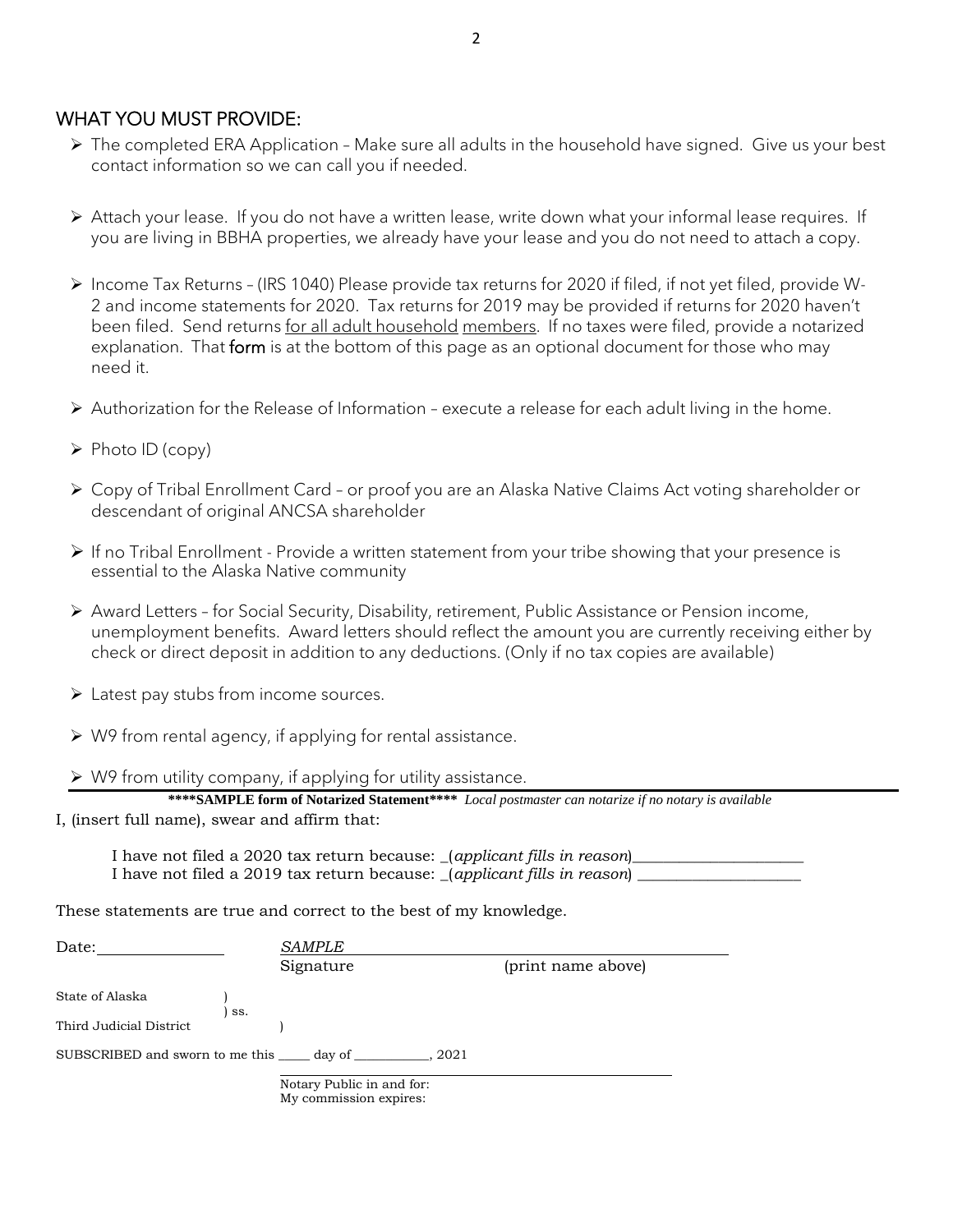

**PO Box 50 Dillingham, AK 99576 (907) 842-5956 Toll free: 1-800-478-1996 fax: 907-842-2784** 

# **Emergency Rental Assistance Application**

*To avoid delay in determining eligibility or the amount of benefits available, fill-out each and provide all requested information and signatures. Applicants are fully responsible for updating information in this application as and when changes occur.*

| APPLICANT NAME: _________________________                                                                                                                                                                                      |  | Gender Gender Contact Ethnicity Contact Contact Ethnicity Contact Contact Ethnicity Contact Contact Contact Contact Contact Contact Contact Contact Contact Contact Contact Contact Contact Contact Contact Contact Contact Co |
|--------------------------------------------------------------------------------------------------------------------------------------------------------------------------------------------------------------------------------|--|--------------------------------------------------------------------------------------------------------------------------------------------------------------------------------------------------------------------------------|
|                                                                                                                                                                                                                                |  |                                                                                                                                                                                                                                |
| MAILING ADDRESS: ZIP: Alt. Phone#:                                                                                                                                                                                             |  |                                                                                                                                                                                                                                |
| PHYSICAL ADDRESS: The contract of the contract of the contract of the contract of the contract of the contract of the contract of the contract of the contract of the contract of the contract of the contract of the contract |  |                                                                                                                                                                                                                                |
| I am an enrolled tribal member of the village/Tribe of:_________________________<br>Please complete if you are Alaska Native/American Indian and not tribally enrolled:                                                        |  |                                                                                                                                                                                                                                |
|                                                                                                                                                                                                                                |  | Descendent                                                                                                                                                                                                                     |
|                                                                                                                                                                                                                                |  | Descendent ____                                                                                                                                                                                                                |

*Essential Certification*: I am not tribally enrolled and not a shareholder or descendant, but I attach a letter from the tribe stating my family is essential to the well-being of Alaska Native families in my community, and I hereby certify that my housing needs cannot be reasonably met without ERA assistance: \_\_\_yes \_\_\_no \_\_\_\_\_Initial Here

# **PART 1 - INCOME ELIGIBILITY**

1. HOUSEHOLD COMPOSITION: *List all persons who will reside in household in the next twelve (12) months.*

| $\#$                    | <b>NAME</b>                  | Relationship | Marital | <b>Birth Date</b> | Social Security | Student | Tribe |
|-------------------------|------------------------------|--------------|---------|-------------------|-----------------|---------|-------|
|                         | (Last, First Middle Initial) | to HOH       | Status  |                   | Number          | Status  |       |
| Head                    |                              | <b>SELF</b>  |         |                   |                 |         |       |
| Co-Head                 |                              |              |         |                   |                 |         |       |
| $\sqrt{3}$              |                              |              |         |                   |                 |         |       |
| $\overline{\mathbf{4}}$ |                              |              |         |                   |                 |         |       |
| 5                       |                              |              |         |                   |                 |         |       |
| $\,6\,$                 |                              |              |         |                   |                 |         |       |
| $\overline{7}$          |                              |              |         |                   |                 |         |       |
| $\,8\,$                 |                              |              |         |                   |                 |         |       |
| $\boldsymbol{9}$        |                              |              |         |                   |                 |         |       |
| $10\,$                  |                              |              |         |                   |                 |         |       |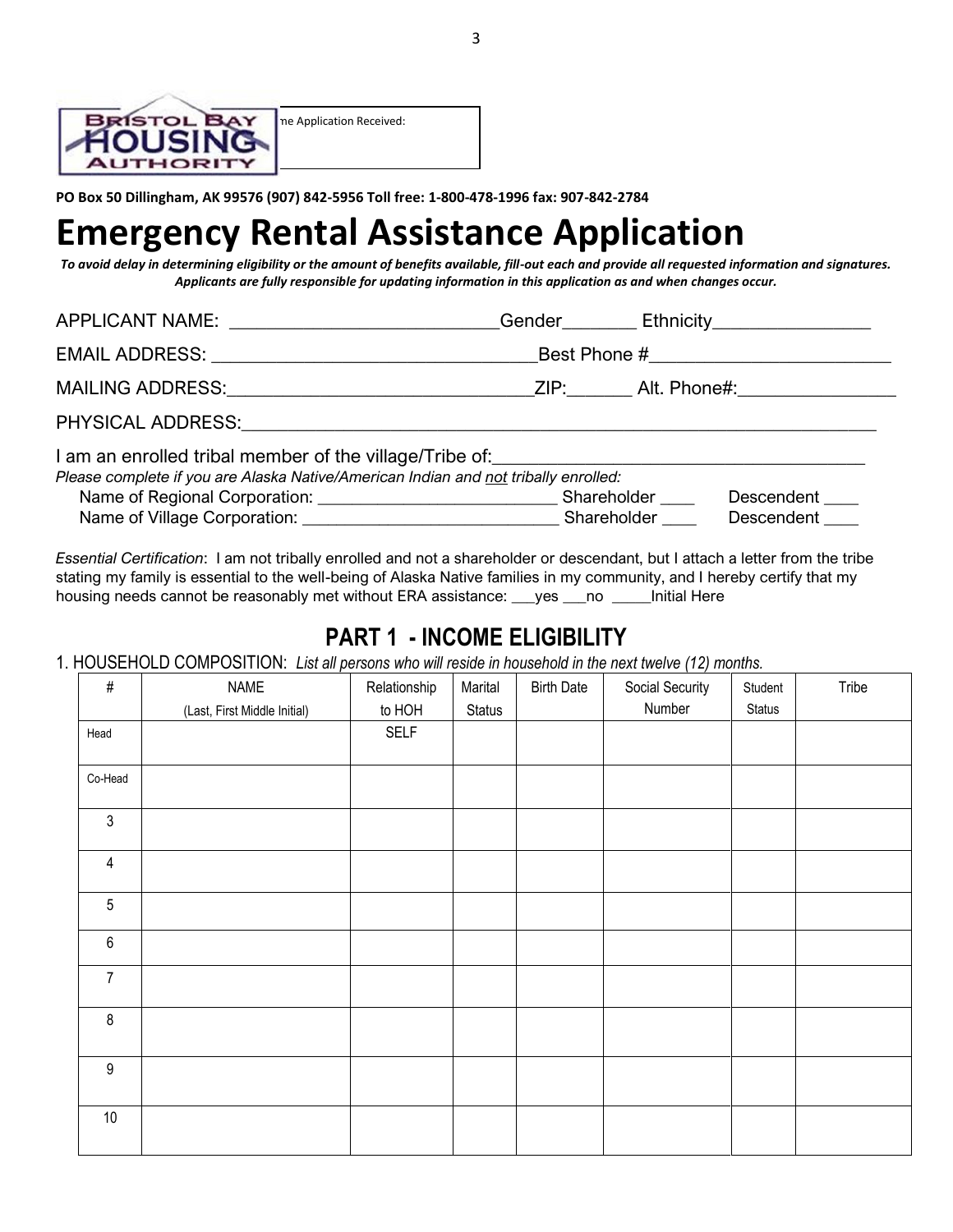2. RELATIONSHIPS Are you or any household member an employee or Commissioner of BBHA or a family member or business partner of a BBHA Employee or Commissioner? same set the "yes", provide name of emplovee/commissioner:

*Your answer to the above question only impacts how your application is processed, not your eligibility.* 

#### 3. RENT COST. *Provide CURRENT LEASE and W9 for any landlord who is not BBHA*

| Street Address/Unit #: |                                   |  |
|------------------------|-----------------------------------|--|
|                        |                                   |  |
| Current Monthly Rent:  | Any change in rent since 3/13/20? |  |

Tot. Balance Due: \_\_\_\_\_\_\_ # of Months unpaid \_\_\_\_\_\_\_ Amt Due since 3/13/20:\_\_\_\_\_

#### 4. UTILITIES AND OTHER COSTS

*ALL utilities and other costs must be supported by documentation; sworn statement is not sufficient* 

| <b>Utility Type (insert name of</b><br>company or provider) | <b>Yes</b> | <b>No</b> | <b>Estimated</b><br><b>Monthly</b><br>Cost | <b>Total Current</b><br><b>Balance Due, #</b><br>months of arrears | <b>Balance since</b><br>March 13,<br>2020, # of<br>months |
|-------------------------------------------------------------|------------|-----------|--------------------------------------------|--------------------------------------------------------------------|-----------------------------------------------------------|
| (Heat/Fuel)                                                 |            |           |                                            |                                                                    |                                                           |
| 'Elect)                                                     |            |           |                                            |                                                                    |                                                           |
| (Water)                                                     |            |           |                                            |                                                                    |                                                           |
| 'Sewer)                                                     |            |           |                                            |                                                                    |                                                           |
| 'Trash)                                                     |            |           |                                            |                                                                    |                                                           |
| Home Energy Costs (must<br>describe)                        |            |           |                                            |                                                                    |                                                           |

*If applying for utility assistance, provide W9 for each utility company. It is not necessary to identify utilities that are paid as part of your rent.* 

#### OTHER COSTS:

Relocation expenses and/or rental fees due to COVID displacement \$\_\_\_\_\_\_\_\_\_\_\_\_\_\_

Reasonable late fees if due to COVID: \$\_\_\_\_\_\_\_\_\_\_# of fees\_\_\_\_\_\_ Amt. after 3/13/20: \_\_\_\_\_\_\_\_

Internet provided to the rental unit: \$

## 5. ARE YOU HOMELESS OR ABOUT TO BE HOMELESS? \_\_\_yes \_\_\_\_no

If yes, have you identified a place you can rent? (if so, describe location, landlord name, rental amount, utilities)

*\_\_\_\_\_\_\_\_\_\_\_\_\_\_\_\_\_\_\_\_\_\_\_\_\_\_\_\_\_\_\_\_\_\_\_\_\_\_\_\_\_\_\_\_\_\_\_\_\_\_\_\_\_\_\_\_\_\_\_\_\_\_\_\_\_\_\_\_\_\_\_\_\_\_\_\_\_\_\_\_\_\_\_ \_\_\_\_\_\_\_\_\_\_\_\_\_\_\_\_\_\_\_\_\_\_\_\_\_\_\_\_\_\_\_\_\_\_\_\_\_\_\_\_\_\_\_\_\_\_\_\_\_\_\_\_\_\_\_\_\_\_\_\_\_\_\_\_\_\_\_\_\_\_\_\_\_\_\_\_\_\_\_\_\_\_\_*

6. INCOME INFORMATION: *List income detail for each person in your household. Include all wages, self-employment, public assistance, social security, SSI, disability, unemployment, retirement payments/pensions, interest, babysitting, child support,*

*\_\_\_\_\_\_\_\_\_\_\_\_\_\_\_\_\_\_\_\_\_\_\_\_\_\_\_\_\_\_\_\_\_\_\_\_\_\_\_\_\_\_\_\_\_\_\_\_\_\_\_\_\_\_\_\_\_\_\_\_\_\_\_\_\_\_\_\_\_\_\_\_\_\_\_\_\_\_\_\_\_\_\_\_\_\_\_\_\_\_\_\_\_\_\_\_\_\_\_\_\_\_\_*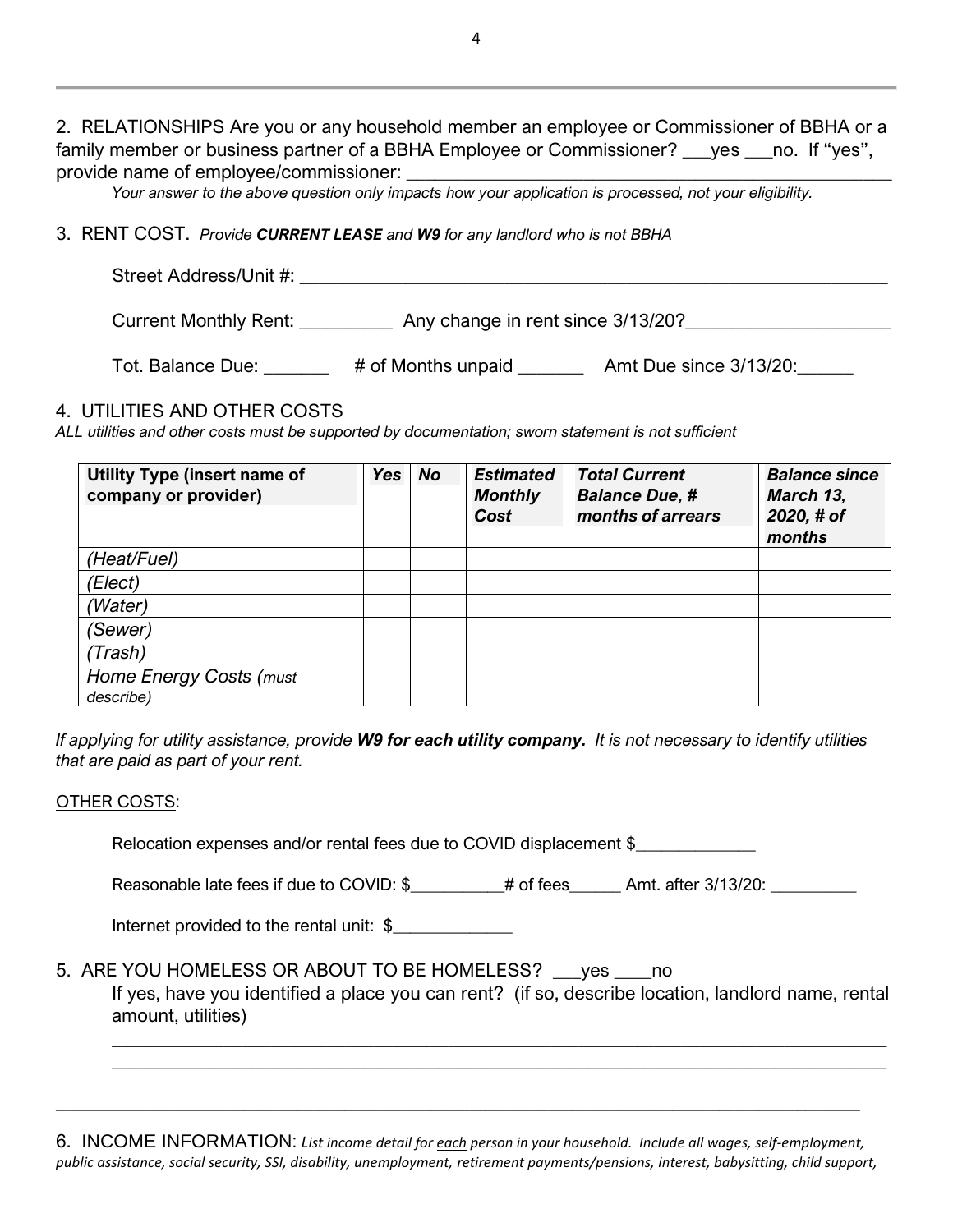*alimony, annuities, dividends, APFD, Native corporation dividends or payments, trust payments, income from property, including rent and sales proceeds/installments, grants, student loans & grants, military pay/benefits, Armed Forces Reserves, and any gifts. Attach documents proving the income sources (copies of wage statements, fishing settlements, divorce or custody payment orders, other paperwork documenting income source, etc.)* 

| <b>Name of Family</b><br><b>Member</b>                                                              | <b>Income Source</b> | Amount | By Hr/Wk/Mo<br>Yr/Qtr | <b>Impacted by</b><br>COVID? (y/n)<br><b>Short description</b> |  |
|-----------------------------------------------------------------------------------------------------|----------------------|--------|-----------------------|----------------------------------------------------------------|--|
|                                                                                                     |                      |        |                       |                                                                |  |
|                                                                                                     |                      |        |                       |                                                                |  |
|                                                                                                     |                      |        |                       |                                                                |  |
|                                                                                                     |                      |        |                       |                                                                |  |
|                                                                                                     |                      |        |                       |                                                                |  |
|                                                                                                     |                      |        |                       |                                                                |  |
|                                                                                                     |                      |        |                       |                                                                |  |
| Do all members of the household receive a PFD?<br>$yes$ no<br>If answer is no, explain who and why: |                      |        |                       |                                                                |  |

7. ASSET INFORMATION: *Provide documentation of checking, savings, bonds, stocks, land, property, houses, boats, 4-wheelers, snowmachines, etc.*

| <b>Family Member</b> | <b>Estimated Value</b> |
|----------------------|------------------------|
|                      |                        |
| റ                    |                        |
| 3                    |                        |

8. HAS ANYONE IN YOUR HOUSEHOLD BEEN UNEMPLOYED in the 90 days before this application, and is still unemployed at the time of this application? \_\_\_yes \_\_\_\_ no (Member initials\_\_\_\_) (*if "yes," you may receive priority for application processing*)

# **PART 2: COVID IMPACT / HOUSING INSTABILITY**

*Applicants must document that they have experienced a reduction in income, incurred significant costs, or experienced other financial hardship due to the COVID-19 outbreak, and are experiencing homelessness or housing instability.* 

9. Due directly or indirectly to COVID-19, applicant and/or the household members signing this application have (1) qualified for unemployment benefits, (2) experienced a reduction in income, incurred significant costs, or experienced other financial hardship, that threaten the household's ability to pay the costs of the rental property when due. CHECK ALL APPLICABLE REASONS.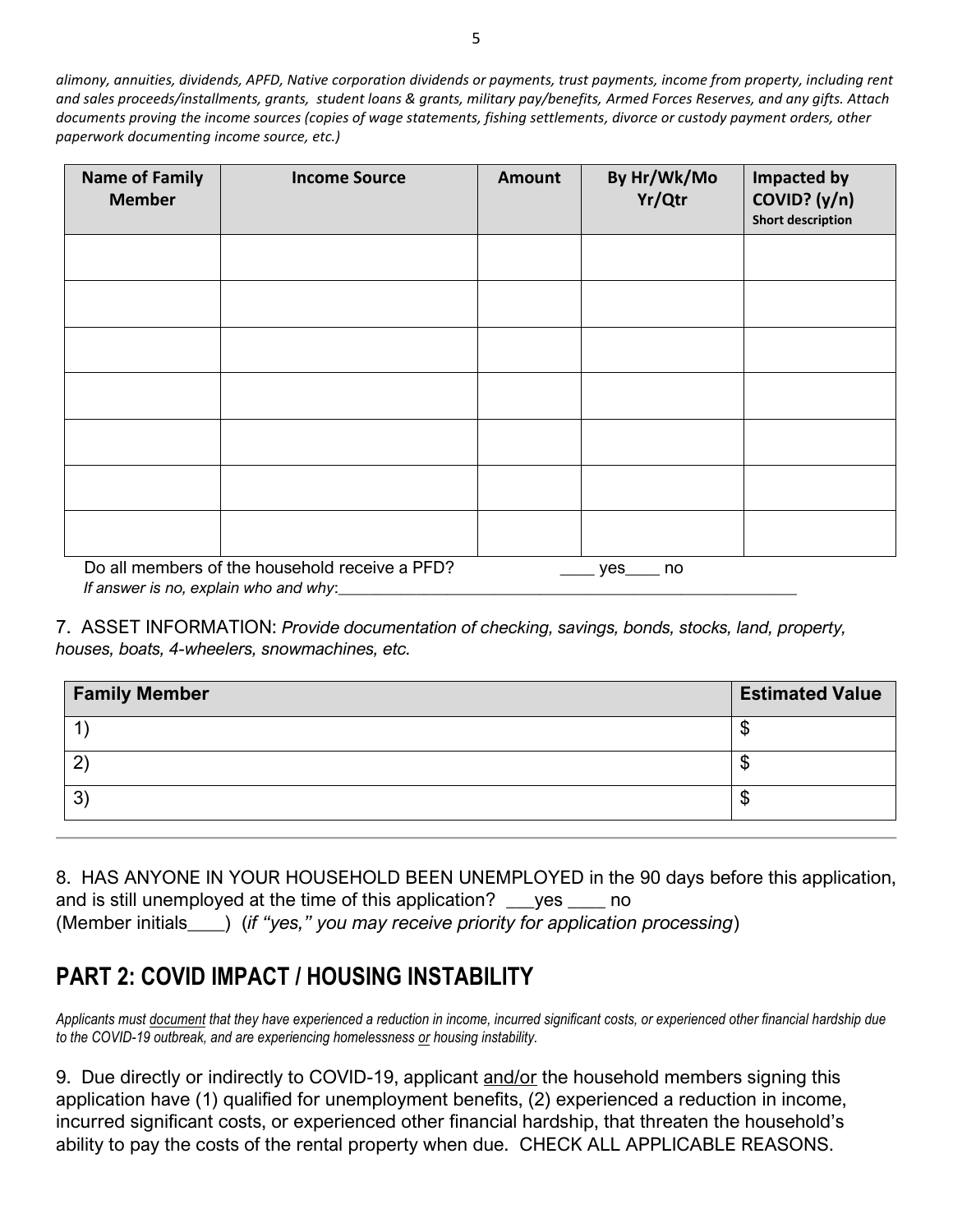Space is provided for details or explanation on the next page. Identify the affected household members with their initials.

A. ( ) Member of household has qualified for unemployment benefits. (Member initials:  $\qquad \qquad$  )

B. ( $\Box$ ) A member of household has lost or reduced their employment due to child care or caring for a vulnerable person during the pandemic. (Member initials: )

C.  $(\_)$  Reduced hours or lay-off or furlough (Member initials: )

D. ( $\Box$ ) Reduced ability to receive earnings: such as loss of fishing, fish processing, seasonal work, craft sales, tourism related self-employment. (Member initials: )

E. ( ) Household is unable to cover all or some rent because of COVID-related financial impacts. Attach past-due rent notices or eviction notices, if any.

F. ( $\Box$ ) Household is unable to cover all or some utilities because of COVID-related financial impacts. Attach utility notices or cut-off notices, if any.

G. (\_\_) Currently relying on credit cards, payday lenders, other high-cost loans, or are depleting savings to pay rent/utilities (identify current indebtedness on credit cards accumulated since March 13, 2020: \_\_\_\_\_\_\_\_\_\_\_\_\_\_\_) (Member initials:\_\_\_\_)

H. ( $\Box$ ) Is delaying the purchase of essential goods/services to pay rent or utilities (e.g., food or prescriptions, childcare or transportation, equipment for remote work or school) (Member initials )

I. (\_\_) Applicant or household member has been evicted from or forced to move since March 13, 2020. (Member initials:\_\_\_\_) *If yes, explain or give reason\_\_\_\_\_\_\_\_\_\_\_\_\_\_\_\_\_\_\_\_\_\_\_\_\_\_\_\_\_\_\_\_\_\_\_\_\_\_\_\_\_\_\_\_\_*

J. (\_\_) The rental unit suffers from unsafe or unhealthy conditions, or there are other risks associated with the housing. This can include damages for which tenant or household members could be responsible for, due to overcrowded conditions due to COVID.

K. (\_\_) Household member has experienced COVID-related Domestic Violence or police interactions that impact finances or housing. (Member initials:\_\_\_\_)

L. (\_\_) Household member is homeless or about to become homeless. (This may be because of nonpayment, past-due notices, unsafe or unhealthy living conditions, other evidence of risk determined to be serious as determined by BBHA). (Member initials: *If yes, explain reason* 

## **Other Potential Financial Impacts:**

(do not include losses for which you have received tribal or other assistance, or losses that are not significant):

M. (\_\_) Expenses due to daycare, school or educational closure

N. () Increased subsistence costs such as ammunition, gas, transportation expense

O. (\_\_) Increase in utility costs

P. (\_\_) Increase in rent due to COVID or forced to relocate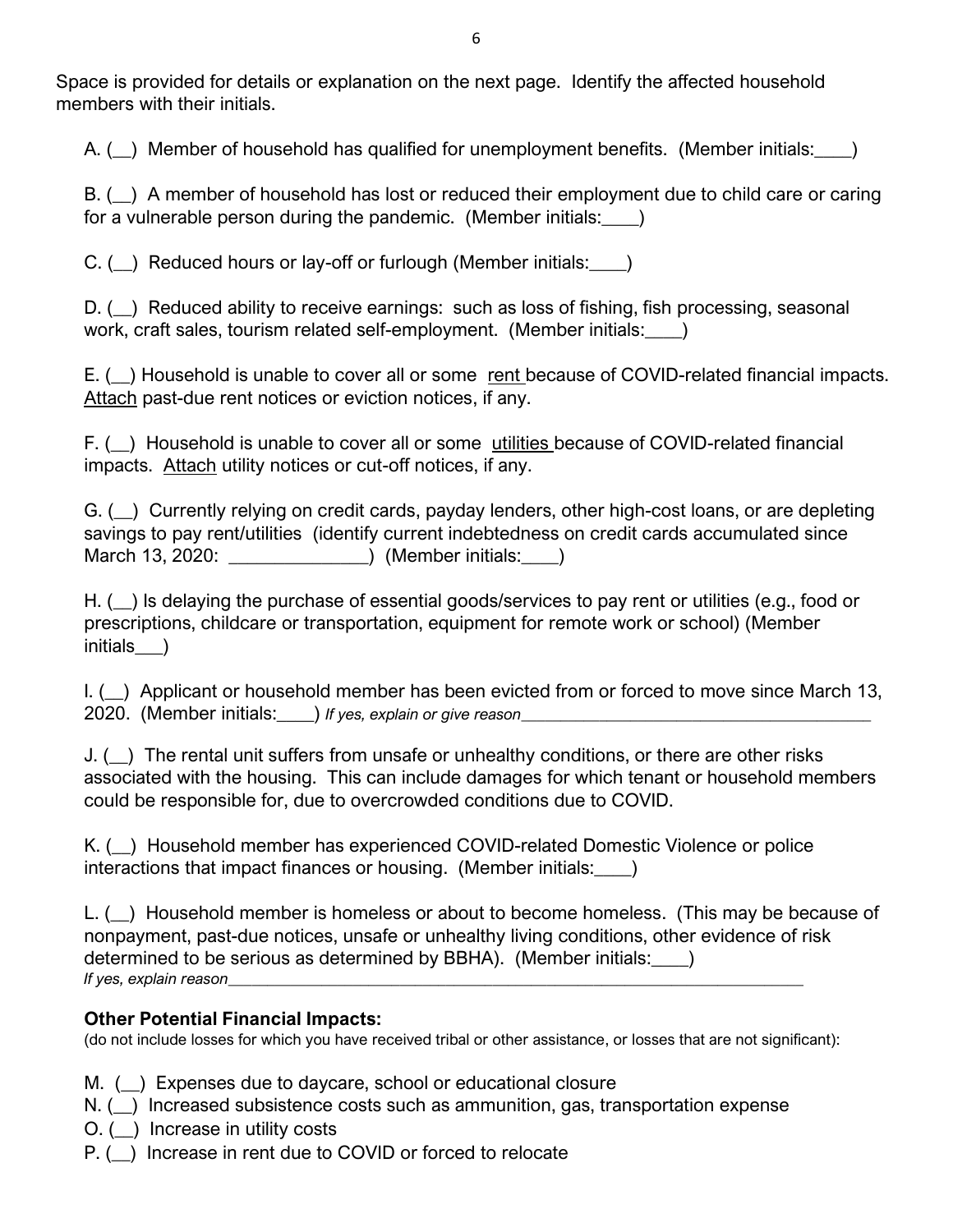Q. (\_\_) Funeral expenses, expenses associated with COVID illness or precautions

 $\_$  , and the set of the set of the set of the set of the set of the set of the set of the set of the set of the set of the set of the set of the set of the set of the set of the set of the set of the set of the set of th

 $\_$  , and the set of the set of the set of the set of the set of the set of the set of the set of the set of the set of the set of the set of the set of the set of the set of the set of the set of the set of the set of th

 $\_$  , and the set of the set of the set of the set of the set of the set of the set of the set of the set of the set of the set of the set of the set of the set of the set of the set of the set of the set of the set of th

 $\_$  , and the set of the set of the set of the set of the set of the set of the set of the set of the set of the set of the set of the set of the set of the set of the set of the set of the set of the set of the set of th

 $\_$  , and the set of the set of the set of the set of the set of the set of the set of the set of the set of the set of the set of the set of the set of the set of the set of the set of the set of the set of the set of th

 $\_$  , and the set of the set of the set of the set of the set of the set of the set of the set of the set of the set of the set of the set of the set of the set of the set of the set of the set of the set of the set of th

 $\_$  , and the set of the set of the set of the set of the set of the set of the set of the set of the set of the set of the set of the set of the set of the set of the set of the set of the set of the set of the set of th

 $\_$  , and the set of the set of the set of the set of the set of the set of the set of the set of the set of the set of the set of the set of the set of the set of the set of the set of the set of the set of the set of th

 $\_$  , and the set of the set of the set of the set of the set of the set of the set of the set of the set of the set of the set of the set of the set of the set of the set of the set of the set of the set of the set of th

- R. (\_\_) Higher phone or Internet bill
- S. () Increase in grocery costs
- T. (\_\_) Household expenses for additional household members
- U. ( $\Box$ ) Health and safety precautions, cleaning supplies
- V. () OTHER (explain in space below)

ADDITIONAL EXPLANATION OR DETAILS OF COVID IMPACT \_\_\_\_\_\_\_\_\_\_\_\_\_\_\_\_\_\_\_\_\_\_\_\_\_\_\_\_

(MANDATORY) **I affirm that I am experiencing homelessness, potential homelessness, or housing instability due to COVID for the reasons stated above**. \_\_\_yes \_\_\_\_ no

 $\_$  , and the set of the set of the set of the set of the set of the set of the set of the set of the set of the set of the set of the set of the set of the set of the set of the set of the set of the set of the set of th

10. PERSONAL CERTIFICATIONS & RELEASE OF INFORMATION *Certifications must be made and authorization for release must be provided for all adult household members.* 

## 10.1 CERTIFICATION UNDER PENALTY OF PERJURY

I hereby certify under penalty of perjury that all of the information contained in this document is true, correct and complete to the best of my knowledge, information and belief. I specifically attest that if I have identified receipt of unemployment benefits for myself, that such statements are true and correct, as well as all the income information I have provided. I certify and attest that the benefits I seek under ERA will not duplicate any other federally-funded rental assistance, that I have received or expect to receive in the future, and that I am only seeking amounts that I am actually required to pay (as tenant) without receiving assistance from any other source of federal funds. I understand that I can be disqualified for other BBHA programs and other housing programs if I give false or inaccurate information on this application and may be prosecuted for false statements under applicable law. I understand that BBHA will verify the information provided by me on this application.